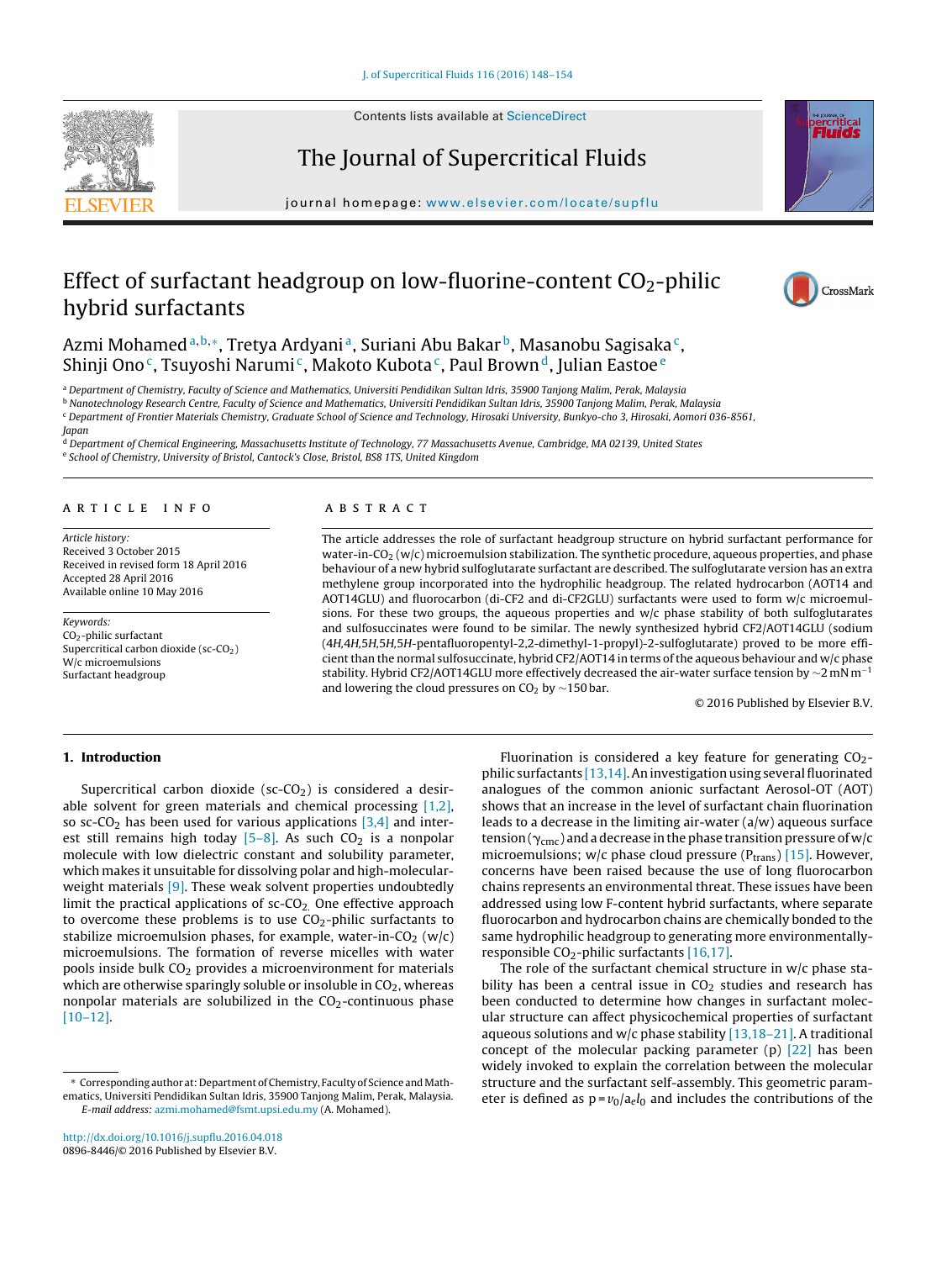volume  $(v_0)$  and length  $(l_0)$  of the surfactant tail and the interfacial area each surfactant molecule occupies  $(a_e)$  (which is referred to as the headgroup area in most cases).

Studies using double chain anionic surfactants have been devoted to the effect of structural modifications of the surfactant chains with limited surface tension ability, w/c phase stability, and surfactant solubilizing power [\[15,23–27\].](#page-6-0) Branching, methylation, and fluorination of the chain tips have been shown to induce more favorable tail- $CO<sub>2</sub>$  interactions which improve  $CO<sub>2</sub>$  compatibility [\[28,29\].](#page-6-0) A study on hybrid surfactants has shown that for a constant headgroup type and fluorocarbon chain structure the surfactant performance is notably affected by modification of the hydrocarbon  $CO<sub>2</sub>$ -philic chain structure. Trends in the concentration at which the surfactant molecules starts to aggregate into micelles i.e. critical micelle concentration (cmc), the area occupied per surfactant molecule at the cmc ( $A_{\text{cmc}}$ ), and w/c phase stability were found to link closely with the degree of chain branching, and this can be quantified using an empirical branching factor [\[30\].](#page-6-0) A convenient way to rank the effectiveness of surfactants in w/c systems is using the molar solubilization ratio  $w = |$  water $|/|$ surfactant $|$ : under equivalent P and T conditions, hence, the higher w the more effective the surfactant. The hydrophilic headgroup chemical structure has not been systemically studied, mainly because of a lack of suitable compounds; hence, most studies focused on the effects of counterions and headgroup polarity [\[31–34\].](#page-6-0) The most relevant work [\[15,23,35\]](#page-6-0) investigated glutarate analogues of the normal sulfosuccinate surfactant.

Sulfoglutarate surfactants (denoted as GLU) were obtained using fluorinated AOT-analogues, for example sodium bis (1H, 1H, 5Hoctafluoropentyl)-2-sulfosuccinate (di-HCF4;  $\gamma_{\rm cmc}$  = 26.8 mN m $^{-1}$ , P<sub>trans</sub> = 193 bar;  $w = 10$  at 25 °C) and the related compound sodium bis (1H, 1H, 5H-octafluoropentyl)-2-sulfoglutaconate (di-HCF4GLU;  $\gamma_{\text{cmc}}$ =25.4 mN m<sup>-1</sup>, P<sub>trans</sub>=181 bar; w=10 at 25 °C) [\[15,23\].](#page-6-0) Changing sulfosuccinate headgroup for sulfoglutarate increases the hydrophobicity (cmc) and surface-tension-lowering ability, whereas only a subtle change on the  $A_{\text{cmc}}$  is observed. There is also a slight enhancement of the w/c phase stability with the sulfoglutarate surfactant. Another highly interesting observation with sulfoglutarate surfactants was reported by Sagisaka et al. [\[36–39\]](#page-6-0) using two related compounds: sulfosuccinate  $nFS(EO)_2$  and sulfoglutarate nFG(EO)<sub>2</sub> (n = 4, 6, 8). Visual observation and UV–vis measurements, with the probe dye methyl orange (MO) as a tracer, showed that sulfoglutarate attains higher solubilizing power for  $w/c$  microemulsions in  $CO<sub>2</sub>$  than the sulfosuccinates. Moreover,  $4FG(EO)_2$  (sodium 1,5 bis [(1H, 1H, 2H, 2H-perfluorohexyl)oxy]-1,5-dioxopentane-2-sulfonate) has the highest solubilizing power w reported to date ( $w \sim 80$ ), which is a significant improvement over other known  $CO<sub>2</sub>$ -philic surfactants.

Using the glutarate analogues of AOT and di-C6SS, which are denoted as AOTGLU and di-C6GLU, respectively, Nave et al. [\[35\]](#page-6-0) showed that sulfoglutarate and sulfosuccinate surfactants have notably similar aqueous properties, e.g., critical micelle concentration, cmc,  $\gamma_{\rm cmc}$  and microemulsion phase stability. Sagisaka et al. [\[29\]](#page-6-0) also reported the effect of an additional  $-CH_2$ - spacer on surfactant solution physicochemical properties with two series of highly branched AOT analogue surfactants:  $di-BC<sub>n</sub>SS$  (sulfosuccinate type) and di- $BC_nSG$  (sulfoglutarate type). In most cases, for hydrocarbon surfactants a modification of the hydrophilic headgroup exerts a weaker effect on the limiting surface tension than for analogous fluorinated surfactants.

Following on from the previous work, this paper aims to investigate the effect of hydrophilic headgroup modification on the performance of novel hybrid sulfoglutarate surfactant for w/c microemulsions stabilization. The glutarate analogue of the hybrid sulfosuccinate surfactant was synthesized, and the performance was investigated. To minimize the fluorination, in this work the fluorocarbon chain of the hybrid surfactant was fixed using the low-fluorine-content di-CF2 tail [\[40\],](#page-6-0) whereas the hydrocarbon chain is an AOT14 tail [\(Table](#page-2-0) 1), which is the di-chain analogue of the CO<sub>2</sub>-soluble tri-chain TC14 (sodium 1,4-bis(neopentyloxy)-3-(neopentyloxycarbonyl)-1,4-dioxobutane-2-sulfonate) surfactant [\[41\].](#page-6-0) The performance of the related hydrocarbon and fluorinated surfactants are included. The chemical structures of hybrid, hydrocarbon, and fluorinated sulfoglutarate surfactants, which are denoted as hybrid CF2/AOT14GLU, AOT14GLU, and di-CF2GLU, respectively, and the normal sulfosuccinate, are provided in [Table](#page-2-0) 1. Sulfosuccinates and sulfoglutarates differ in only the headgroup structures: with the addition of an extra- $CH<sub>2</sub>$ - spacer on the hydrophilic part, so that sulfoglutarate surfactants now have a symmetrical headgroup with respect to the  $-SO<sub>3</sub>$ Na function. This study provides new information on how the hydrophilic-headgroup structure influences surfactant performance in w/c systems, particularly regarding hybrid surfactants, and fuels research into low-fluorine-content  $CO<sub>2</sub>$ -philic surfactants.

## **2. Experimental section**

#### 2.1. Materials

Synthesis of sulfosuccinate surfactants was previously reported [\[40,42\].](#page-6-0) Sulfoglutarate surfactants were prepared using the same alcohol precursors as used for sulfosuccinate surfactants. The fluorinated and hydrocarbon sulfoglutarate surfactants were synthesized using a Dean and Stark apparatus [\[39\].](#page-6-0) Esterification step was included to obtain the hybrid sulfoglutarate surfactant. Further information on the hybrid-sulfoglutarate-surfactant synthesis can be found in Section 2.2. Neopentyl alcohol 98% (Acros Organics) and 4H, 4H, 5H, 5H, 5H-pentafluoropentanol (Apollo Scientific) were used without further purification. Dimethyl glutaconate  $\geq$ 97% (Sigma Aldrich) was used without further treatment. Maleic anyhidride (99%) and sodium hydrogen sulfide (98%) were obtained from Friendemann Schmidt. p-toluene sulfonic acid monohydrate (98%) was obtained from Merck and used as received. Distilled water (Otsuka Pharmaceutical, injection grade,  $pH = 6.5$ ) and  $CO<sub>2</sub>$ (Tomoe Shokai, 99.99%) were used as received.

## 2.2. Surfactant synthesis

## 2.2.1. Synthesis of hybrid CF2/AOT14GLU diester

A mixture of dimethyl glutaconate (1.0 eq), 4H,4H,5H,5H,5H—pentafluoropentanol (1.0 eq), and p-toluene sulfonic acid monohydrate (0.1 eq) in toluene (100 ml/5 g dimethyl glutaconate) was reacted overnight under reflux to produce the fluorinated monoester. During the transesterification reaction, methanol was azeotropically liberated to shift the reaction equilibrium and used as an indicator for the reaction completion. After the reaction was considered complete, the CF2-monoester was washed with warm water (70 $\degree$ C). The fluorinated monoester was obtained as yellow transparent liquid after rotary evaporation of the solvent.

To produce the hybrid CF2/AOT14GLU diester, CF2-monoester (1.0 eq) and 2,2-dimethyl propanol (1.0 eq) were dissolved in toluene (10 ml/g monoester) in the presence of p-toluene sulfonic monohydrate (0.1 eq). The reaction was performed overnight to remove methanol as a result of the transesterification reaction. Then, the hybrid CF2/AOT14GLU diester was cooled to 70 ◦C and repeatedly washed with warm water to remove the unreacted p-toluene sulfonic monohydrate. The brown crude diester was obtained by rotary evaporation.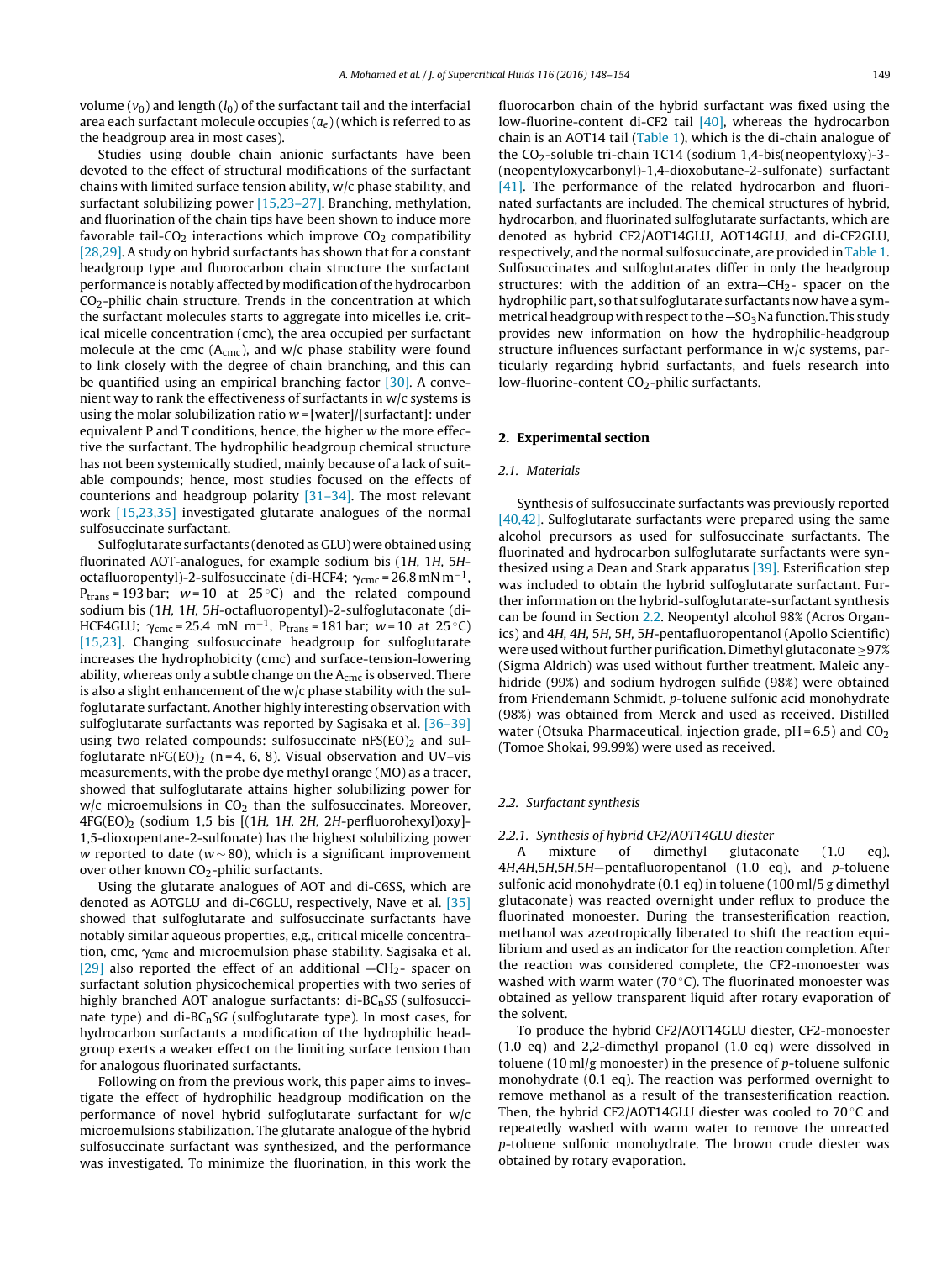## <span id="page-2-0"></span>**Table 1**

Chemical structures of surfactants used in this study.

| Surfactant          | Structure                          | Chemical Name                                                                    |  |  |
|---------------------|------------------------------------|----------------------------------------------------------------------------------|--|--|
| di-CF2              | O<br>NaO <sub>3</sub> S            | Sodium bis (4H,4H,5H,5H,5H-pentafluoropentyl)-2-sulfosuccinate                   |  |  |
| di-CF2GLU           | NaO <sub>3</sub> S                 | Sodium bis (4H,4H,5H,5H,5H-pentafluoropentyl)-2-sulfoglutarate                   |  |  |
| Hybrid CF2/AOT14    | NaO <sub>3</sub> S<br>Ĉ            | Sodium (4H,4H,5H,5H,5H-pentafluoropentyl-2,2-dimethyl-1-propyl)-2-sulfosuccinate |  |  |
| Hybrid CF2/AOT14GLU | O<br>റ<br>NaO <sub>3</sub> S       | Sodium (4H,4H,5H,5H,5H-pentafluoropentyl-2,2-dimethyl-1-propyl)-2-sulfoglutarate |  |  |
| AOT14               | NaO <sub>3</sub> S<br>O            | Sodium bis (2,2-dimethyl-1-propyl)-2-sulfosuccinate                              |  |  |
| AOT14GLU            | $\circ$<br>NaO <sub>3</sub> S<br>ő | Sodium bis (2,2-dimethyl-1-propyl)-2-sulfoglutarate                              |  |  |

### 2.2.2. Synthesis of the hybrid CF2/AOT14GLU surfactant

The crude hybrid CF2/AOT14GLU diester (1.0 eq) was dissolved in ethanol (100 ml), and water was added to the mixture until saturation. After sodium hydrogen sulfite (4.0 eq) was added, the reaction mixture was refluxed for 72 h. The reaction was monitored using thin layer chromatography (TLC) eluted with ethyl acetate and considered complete when the diester TLC spot (Rf ∼ 0.9) disappeared. The product formation was indicated by the appearance of the baseline surfactant spot ( $Rf \sim 0$ ). The solvents were evaporated, and a white crude surfactant remained, which was left to dry overnight in an oven at 70 ◦C. Then, the crude surfactant was dissolved in dried acetone and centrifuged to remove any remaining inorganic impurity from the sulfonation step. The pure surfactant was obtained as a white yellowish powder after drying in an oven overnight at  $60^{\circ}$ C (average yield =  $40\%$ ).

## **Hybrid CF2/AOT14GLU**

<sup>1</sup>H NMR (500 MHz, CDCl<sub>3</sub>, TMS), ( $\delta$ <sub>H</sub>/ppm): 0.88–0.97 (a, s, 9H), 1.86–1.99 (b, m, 2H), 2.08–2.19 (c, m, 2H), 2.56–2.72 (d, m, 2H), 2.98–3.11 (e, m, 2H), 3.70–3.82 (f, m, 4H), 4.08–4.22 (g, m, 1H). Elemental analysis: found C, 36.46; H, 5.17; S, 6.30. Calcd C, 38.80; H, 4.78; S, 6.90.

## **di-CF2GLU**

<sup>1</sup>H NMR (500 MHz,  $(CD_3)_2CO$ , TMS),  $(\delta_H/ppm)$ : 1.92–1.98 (a, m, 4H), 2.26–2.37 (b, m, 4H), 2.97 (c, s, 4H), 3.62–3.3.71 (d, m, 4H), 4.19–4.26 (e, m, 1H). Elemental analysis: found C, 32.77; H, 2.58; S, 6.17. Calcd C, 32.50; H, 3.09; S, 5.78.

### **AOT14GLU**

<sup>1</sup>H NMR (500 MHz,  $(CD_3)_2CO$ , TMS),  $(\delta_H/ppm)$ : 0.88-0.94 (a, t, 18H, J = 14.85 Hz), 2.66-2.70 (b, dd, 4H, J = 6.85, 16.6 Hz), 3.76-3.78  $(c, d, 4H, J = 10.3 Hz)$ , 3.80-3.82  $(d, s, 1H)$ . Elemental analysis: found C, 44.59; H, 7.12; S, 9.35. Calcd C, 48.12; H, 7.27; S, 8.56.

## 2.3. Surface tension measurements

Air-water (a/w) surface tensions were measured using a Wilhelmy tensiometer (CBVP-A3, Kyowa Interface Science), which was equipped with a platinum plate.All measurements were performed at 25  $\degree$ C until the surface tension of the surfactant aqueous solu-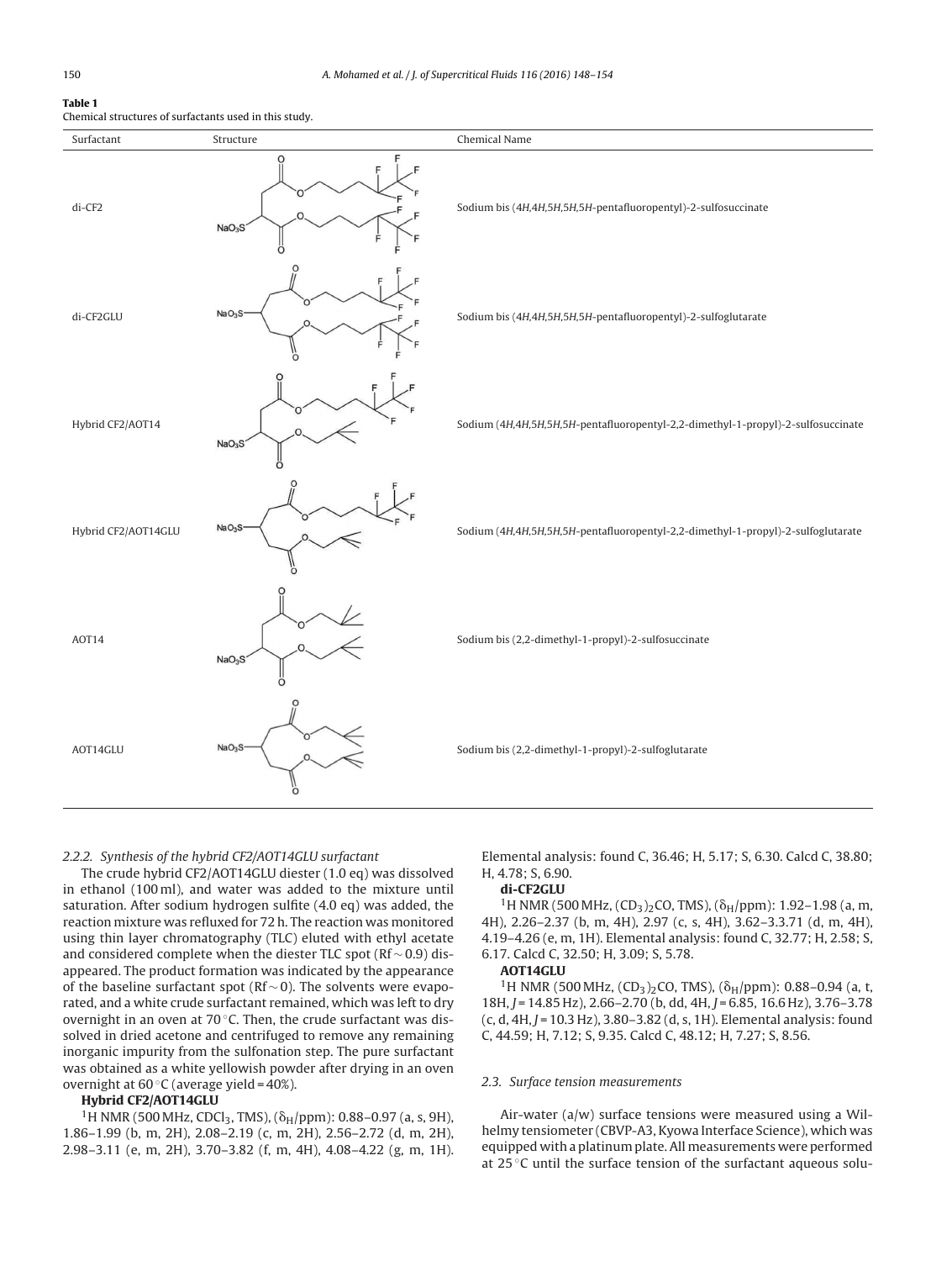

**Fig. 1.** Air-water surface tension ( $\gamma_{\rm cmc}$ ) vs. ln (concentration) of surfactant at 25  $^{\circ}$ C Quadratic lines were fitted to the pre-cmc data are shown. The symbols  $\bullet$ ,  $\Box$ ,  $\Diamond$ ,  $\blacktriangledown$ ,  $\triangle$ , respectively denote di-CF2, hybrid CF2/AOT14, AOT14GLU, hybrid CF2/AOT14GLU, di-CF2GLU and AOT14.

tions reached constant values (to avoid any dynamic relaxation effects). Detailed information of the experimental procedures and apparatus are described elsewhere [\[36,43\].](#page-6-0) The critical micelle concentrations (cmc) of each surfactant solution were obtained from the intersection of the graph of the surface tension ( $\gamma$ ) versus ln of concentration (ln c).

# 2.4. High-pressure phase behaviour and UV–vis absorption measurement

The changes in phase stability of the surfactant/water/ $CO<sub>2</sub>$  mixtures were visually observed at constant composition with varying temperature and pressure. The measurements were performed at pressures up to 400 bar and controlled temperatures ranging over 35–75 ◦C. These experimental conditions were chosen because some surfactants may not exhibit considerable solubility in  $sc$ - $CO<sub>2</sub>$ , this approach is used to achieve surfactant dissolution. A similar procedure has also been used by other groups dealing with  $CO_2$ -philic surfactants [\[25,27,36,37\].](#page-6-0) To obtain comparable results, the surfactant concentration was fixed at 0.24 mol%  $(\sim 0.05 \,\mathrm{mol}\,\mathrm{dm}^{-3})$ . Meanwhile, to examine the aqueous core formation in w/c microemulsion, UV–vis absorption spectroscopy measurement with the probe dye methyl orange (MO) solution was performed. The temperature, pressure, surfactant and MO concentration were fixed at 45 ◦C, 400 bar, 0.05 mol dm−<sup>3</sup> and 0.1 wt% in water, respectively. Predetermined amounts of surfactants and  $CO<sub>2</sub>$  were loaded into a variable-volume high-pressure optical cell. Then, water or MO solution was added to the surfactant/ $CO<sub>2</sub>$ mixture until clear Winsor IV microemulsions became turbid macroemulsions. Further information about the experimental procedures and apparatus can be found elsewhere [\[37,44\].](#page-6-0)

# **3. Results and discussion**

## 3.1. Air-water (a/w) surface tension measurement

## 3.1.1. Critical micelle concentrations (cmcs)

Fig. 1 shows the aqueous surface tension data of sulfosuccinate and sulfoglutarate surfactants at 25 ◦C as a function of surfactant concentration. The aqueous properties of each surfactant, which were derived from the surface tension measurements, are shown in [Table](#page-4-0) 2. Previously [\[23,29,35\],](#page-6-0) with several glutarate analogues of fluorinated and hydrocarbon surfactants, it has been shown that the cmc decreases after the  $-CH<sub>2</sub>$  spacer is added to the surfactant

hydrophilic headgroup. However, the decreasing cmc following hydrophilic-headgroup modification does not always follow this simple pattern, because methylene and methyl groups that are added to the surfactant do not contribute equally  $[45]$ . The individual cmc between sulfoglutarate and normal sulfosuccinate for the three surfactant classes show the trend of increasing cmc when the headgroup architecture was changed (see [Table](#page-4-0) 2). It is postulated that micelle formation is a result of the balance in tail-water and headgroup-water interactions, although the tails favor aggregation the headgroup remains hydrated [\[22,46\].](#page-6-0)

## 3.1.2. Limiting surface tension

One important function of the surfactant is the ability to decrease the air-water surface tension to the limiting value  $\gamma_{\rm cmc}$ , and this value importantly represents the surfactant effectiveness and is a property of interest for the approximation of w/c microemulsions [\[15\].](#page-6-0) Notice that the  $\gamma_{\text{cmc}}$  values of each surfactant are essentially similar for all surfactants considered (see [Table](#page-4-0) 2). The differences are highly likely within experimental uncertainties ( $\pm$ 0.5 mN m<sup>-1</sup>). Thus, the addition of the  $-\text{CH}_2$  group on the hydrophilic part exerts much less effect than if it would be placed in the alkyl chain instead  $[34,47]$ . [Table](#page-4-0) 2 shows that the extra  $-CH<sub>2</sub>$ - content in the hydrophilic group does not increase the overall surfactant hydrophobicity. In contrast, a prior study that used a series of linear di-chain sulfosuccinates, di-CnSS (n = 4-8), showed that the cmc of surfactants reduced to approximately three fourths for each  $-CH_2$  that was added to the surfactant chains [\[47\].](#page-6-0) In addition, the increase in total carbon number by adding  $-CH<sub>2</sub>$ is believed to contribute to the ability of a surfactant in reducing the air-water surface tension [\[34,47\].](#page-6-0) However, the obtained data show one unexpected finding for low-surface-energy materials: the hybrid CF2/AOT14GLU exhibits a notably low  $\gamma_{\rm cmc}$  (down to 20.6 mN m−1), which is even lower than the fully fluorinated surfactant di-CF2GLU ( $\gamma_{\text{cmc}}$  = 21.8 mN m<sup>-1</sup>). A double fluorocarbon (FC)-tail surfactant usually has a greater surface-tension-lowering ability than a single FC-tail one of the same FC length, and the  $\gamma_{\rm cmc}$ value of the hybrid CF2/AOT14GLU was expected to be between those of di-CF2GLU and AOT14GLU. It may be expected that the ability of the hybrid CF2/AOT14GLU to stabilize w/c microemulsions is enhanced because this surfactant also proves to be notably efficient in decreasing air-water surface tension.

## 3.1.3. Surfactant coverage at the a/w interface

An important parameter characterizing the surface packing of surfactant molecules is the effective area occupied per molecule at the cmc ( $A_{\text{cmc}}/\text{\AA}^2$ ). This value is obtained from the tensiometric analyses which can be found in detail at the supplementary material. The pre-cmc data were fitted to quadratic functions to generate adsorption isotherms using Gibbs equation (Eq.  $(1)$ ); thus, the areas per headgroup at the cmc (A<sub>cmc</sub>) were calculated. The prefactor m = 2 is responsible for the ratio 1:1 of dissociating ions for ionic surfactants.

$$
\Gamma = -\frac{1}{mRT} \frac{d\gamma}{d\ln c} \tag{1}
$$

$$
A_{\rm cmc} = \frac{1}{\Gamma N_{\rm A}}\tag{2}
$$

For all cases, the sulfoglutarate surfactants exhibit notably larger A<sub>cmc</sub> than sulfosuccinates, which follows the similar observed trends for hydrocarbon and fluorinated sulfoglutarate surfactants [\[29,35,38\].](#page-6-0) Considering that these two surfactant classes differ only in headgroup architecture, the changes in  $A<sub>cmc</sub>$  can be ascribed to the effect of adding an extra  $-CH_2$ - to the surfactant hydrophilic part. Because of the presence of the  $-CH_2$ - spacer in the surfactant headgroup, the glutarate surfactants have slightly larger headgroups  $[48]$ . Moreover, the double tails of the sulfoglutarate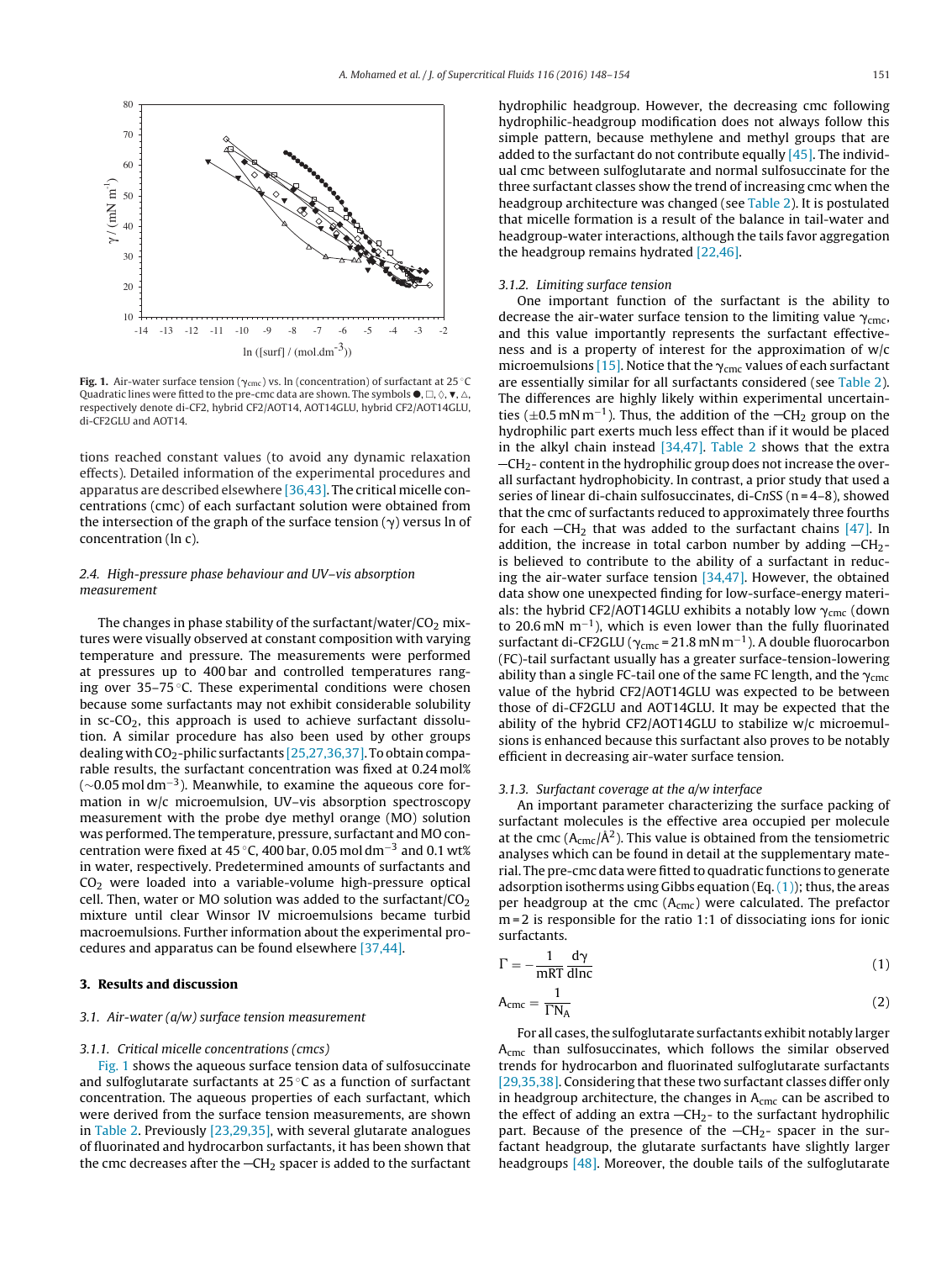# <span id="page-4-0"></span>**Table 2**

Properties of hybrid surfactants in water and  $\mathsf{CO_2}^{\mathsf{a}}.$ 

| Surfactant                    | Fluorine/wt% | $\text{cmc}^{\text{b}}$ /(mmol/dm <sup>3</sup> ) | $\gamma_{\text{cmc}}^{\text{c}}/(mN m^{-1})$ | $A_{\text{cmc}}/\AA^2$ | $P_{trans}$ <sup>d</sup> /bar ( $\pm$ 40 bar) |
|-------------------------------|--------------|--------------------------------------------------|----------------------------------------------|------------------------|-----------------------------------------------|
| $di$ -CF2 $e$                 | 35.16        | 19.0                                             | 22.4                                         | 65                     | 219                                           |
| di-CF2GLU                     | 34.27        | 27.4                                             | 21.8                                         | 123                    | 249                                           |
| Hybrid CF2/AOT14 <sup>f</sup> | 21.09        | 46.8                                             | 22.5                                         | 102                    | 383                                           |
| Hybrid CF2/AOT14GLU           | 20.46        | 55.0                                             | 20.6                                         | 135                    | 232                                           |
| AOT <sub>14</sub>             | 0.0          | 2.39                                             | 28.6                                         | 100                    | Incompatible                                  |
| AOT14GLU                      | 0.0          | 8.18                                             | 28.3                                         | 115                    | Incompatible                                  |

<sup>a</sup> Parameters derived from surface tension measurements at 25 ◦C.

**b** Critical micelle concentration.

<sup>c</sup> Surface tension at cmc.

<sup>d</sup> P<sub>trans</sub> is visual observation on surfactant solubility at w = 10, w/c, 55 °C.

<sup>e</sup> Data collected by Mohamed et al. [\[40\].](#page-6-0)

<sup>f</sup> Data collected by Mohamed et al. [\[30\].](#page-6-0)



Fig. 2. Phase transition pressures for  $W/CO_2$  microemulsions (1 $\Phi$ ) to  $W/CO_2$ macroemulsions (2 $\Phi$ ) for surfactant/water/CO<sub>2</sub> mixtures with surfactant-to-CO<sub>2</sub> molar ratio =  $0.0024$  and water-to-surfactant molar ratio ( $w$ ) = 10 at various temperatures. The symbols ●, □, ■, ▽, respectively denote hybrid CF2/AOT14, di-CF2GLU, hybrid CF2/AOT14GLU and di-CF2 surfactant. Surfactant molar concentration was in range between 0.03 and 0.06 mol dm−3, for example 0.05 mol dm−<sup>3</sup> at 45 ◦C and 400 bar as the inner volume of the cell was varied on changing the experimental pressure and temperature. The error bars represent the uncertainty of  $P_{trans}$  $(\pm 40$  bar).

surfactant may be more open than those of the sulfosuccinates because of the extra linking spacer in the hydrophilic group [\[29,35,36\].](#page-6-0) These factors may cause the sulfoglutarate surfactants to occupy larger areas at the interface.

## 3.2. High-pressure phase behaviour

In CO<sub>2</sub> studies, high-pressure phase behaviour is necessary to seek the optimum conditions for stabilizing water-in- $CO<sub>2</sub>$ microemulsions. Here, to readily compare the performance of all surfactants, a fixed surfactant concentration and water-tosurfactant molar ratio (w) were used. The value  $P_{trans}$  is the lowest pressure for a given composition and temperature at which the microemulsions remain single transparent one phase systems  $(1\Phi)$ ; below P<sub>trans</sub> phase separation occurs and the systems become turbid, indicating the formation of macroemulsions (2Ф). Hence,  $P_{trans}$  was used to evaluate the ability of the  $CO_2$ -philic surfactants to stabilize w/c microemulsions: the phase behaviour and  $P_{trans}$  values for the surfactants in this study are shown in Fig. 2 and Table 2, respectively.

Attempts to disperse water in dense  $CO<sub>2</sub>$  using both sulfosuccinate and sulfoglutarate versions of hydrocarbon surfactants (AOT14 and AOT14GLU) did not produce single transparent phases under the experimental conditions used here. Hence, the data for these two surfactants are not included in the phase diagram. Earlier studies on the identical system also reported the inability of

the AOT14 surfactant to stabilize  $w/c$  microemulsions [\[42\]](#page-6-0) despite the versatility of the parent AOT14; which is the tri-chain TC14 surfactant, in a wide range of solvents [\[41,49\].](#page-6-0) However, changing the hydrophilic headgroup into the larger sulfoglutarate was not sufficient to increase the tendency of the surfactants to stabilize w/c microemulsions. Previous work that used hydrocarbon sulfoglutarate surfactants focused on water-in-oil (w/o) microemulsion system and low-surface-energy materials [\[29,35\].](#page-6-0)

As expected, the fully fluorinated surfactant di-CF2 exhibits the lowest  $P_{trans}$  among the surfactants investigated in this study. Molecular simulation studies suggested that fluorination on the surfactant chains is the key factor for producing favorable interactions with  $CO<sub>2</sub>$  via quadrupolar and dispersion interactions between the surfactant tails and  $CO<sub>2</sub>$ . Moreover, fluorocarbon chains are less attractive to each other than hydrocarbon counterparts, making them are more  $CO_2$ -philic  $[13-15,31,40]$ . Here, the use of the sulfoglutarate surfactant di-CF2GLU increases  $P_{trans}$ by approximately 30 bar at 55 ℃. However, the difference is small, considering the uncertainties of approximately 20–40 bar. Earlier studies by Sagisaka et al. [\[37,38\]](#page-6-0) also reported the minor difference in  $P_{trans}$  when exchanging sulfosuccinate with the sulfoglutarate headgroup for all examined fluorinated surfactants.

For hybrid surfactants, exchanging sulfosuccinate with the sulfoglutarate headgroup significantly affects the stabilization of the w/c microemulsion systems. Compared with the hybrid CF2/AOT14 ( $P_{trans}$  = 383 bar), the extra  $-CH_2$ - content in the hybrid CF2/AOT14GLU ( $P_{trans}$  = 232 bar) decreases  $P_{trans}$  to approximately 150 bar at 55 $°C$ , which even approaches the level of the fully-fluorinated surfactant di-CF2 (219 bar). The significant improvement of the hybrid CF2/AOT14GLU may be related to high interfacial activity at the water- $CO<sub>2</sub>$  interface. Returning to the data of  $\gamma_{\rm cmc}$  in Table 2, the hybrid CF2/AOT14GLU exhibits the lowest values, which illustrates high effectivity in reducing the air-water surface tension and consequently the water-CO<sub>2</sub> interfacial tension [\[36\].](#page-6-0) This result is consistent with the arguments in [\[15\],](#page-6-0) suggesting that surfactants with lower  $\gamma_{\rm cmc}$  will be expected to stabilize  $w/c$  microemulsions formation at lower  $P_{trans}$  values.

## 3.3. UV–vis spectroscopy measurement of w/c microemulsions

To gain evidence for w/c microemulsion formation, the presence of reverse micelles in  $sc$ -CO<sub>2</sub> was shown by determining the incorporation a polar water-soluble probe dye methyl orange (MO) in the water/surfactant/ $CO<sub>2</sub>$  systems. (MO is insoluble in sc- $CO<sub>2</sub>$ and soluble in water.) The existence of reverse micelles in  $sc$ - $CO<sub>2</sub>$ is indicated by the red dyed single-phase mixtures because the MO dissolves inside surfactant-stabilized water pools of the  $CO<sub>2</sub>$ continuous phase  $[44]$ . The UV–vis absorption spectra of MO in the water/surfactant/ $CO<sub>2</sub>$  systems are shown in [Fig.](#page-5-0) 3. With the aforementioned phase behaviour studies, the fluorinated surfactants di-CF2 exhibit the highest and MO broad peak absorbance.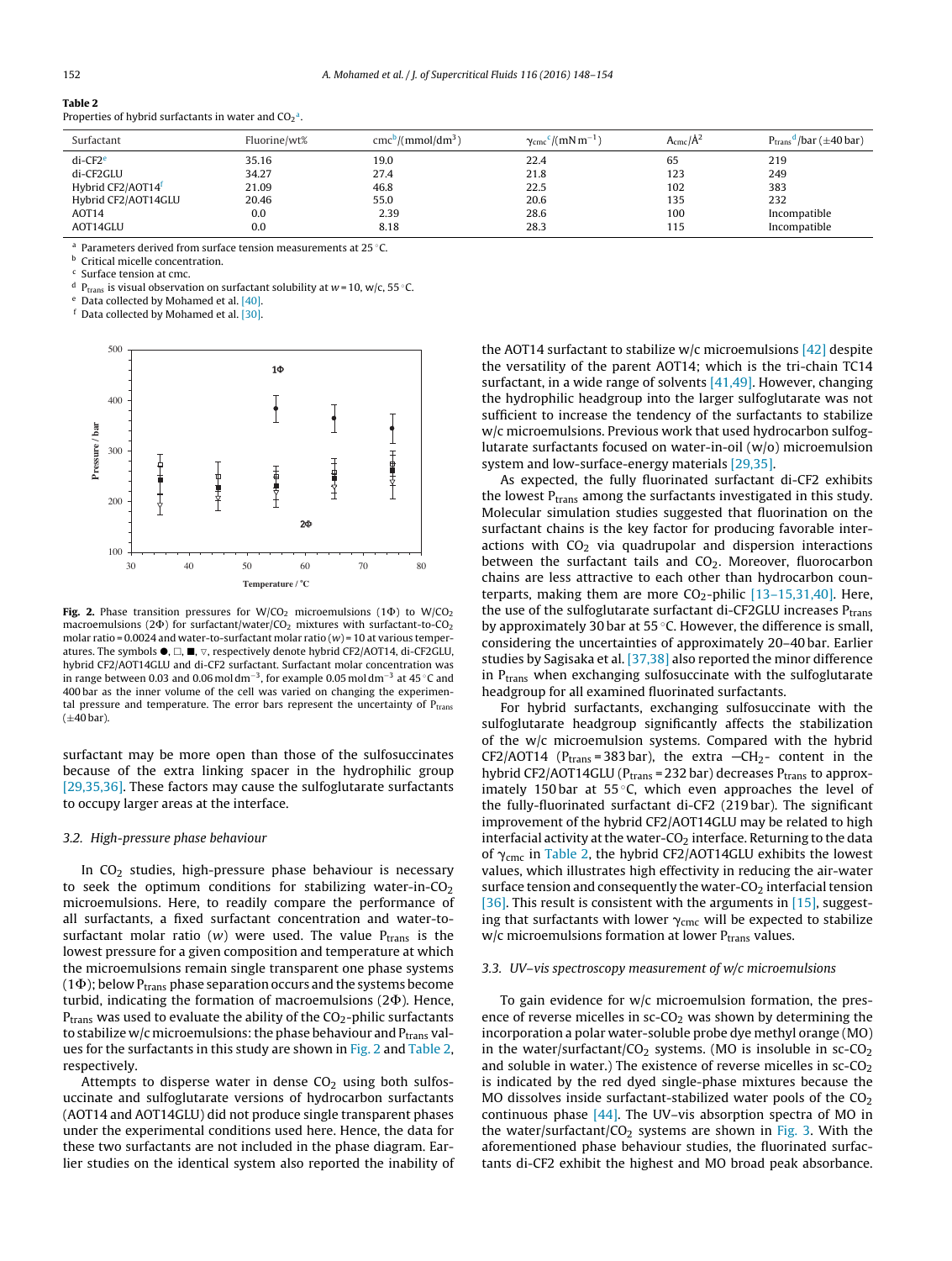<span id="page-5-0"></span>

**Fig. 3.** UV–vis absorption spectra of methyl orange (MO 0.1 wt% in water) in surfactant/sc-CO<sub>2</sub> mixtures for 0.05 mol dm<sup>-3</sup> surfactant at w=10. The lines — —; – –; —••— respectively denotes for di-CF2, hybrid CF2/AOT14GLU, di-CF2GLU, and hybrid CF2/AOT14 surfactant. The experimental temperature and pressure were 45 ◦C and 400 bar, respectively. (For interpretation of the references to colour in this figure legend, the reader is referred to the web version of this article.)



**Fig. 4.** Change of the maximum absorbance of MO (0.1 wt% in water) for mixtures of 0.05 mol dm<sup>-3</sup> surfactant and sc-CO<sub>2</sub> with various w ratios at 416 nm. The symbols  $\bullet$ ,  $\Diamond$ ,  $\blacksquare$ ,  $\triangledown$ , respectively denote di-CF2, hybrid CF2/AOT14GLU, di-CF2GLU, and hybrid CF2/AOT14 surfactant. The experimental temperature and pressure were 75 ◦C and 400 bar, respectively.

The comparisons among hybrid surfactants show that the sulfoglutarate version provides better  $CO<sub>2</sub>$ -compatibility, as reflected by the higher absorbance of the hybrid CF2/AOT14GLU.

The solubilization of MO in water- $CO<sub>2</sub>$  microemulsions is expected to display a linear relationship for MO absorbance and w up to a certain  $w$  value, as shown in Fig. 4. As observed, the increase in w gradually decreases, which suggests the phase transition from Winsor IV (1 $\Phi$ ) to Winsor II (2 $\Phi$ ) microemulsions. Following the similar lines [\[36–38\],](#page-6-0) the trend of increasing solubilizing power is also observed when sulfosuccinate is changed for sulfoglutarate. For a  $CO<sub>2</sub>$ -philic surfactant to have high solubilizing power, structural disorder in the surfactant molecular structure is required to decrease the length-to-breadth ratio, which decreases the possibility of liquid-crystal-like formation [\[36,50\].](#page-6-0) Although  $w_{\text{max}}$  is larger for the nFG(EO)<sub>2</sub> series [\[36–38\],](#page-6-0) here, the sulfoglutarate version provides slightly higher solubilizing power than the normal sulfosuccinates di-CF2 ( $w_{\text{max}}$  = 10) and hybrid CF2/AOT14  $(w<sub>max</sub> = 3)$ . Using the sulfoglutarate surfactant increases the solubilizing power of di-CF2GLU and hybrid CF2/AOT14GLU to  $w_{\text{max}} = 13$ and  $w_{\text{max}}$  = 7, respectively. Instead of enhancing the surfactant solubilizing power, swapping sulfosuccinate for the sulfoglutarate headgroup affects the surfactant efficiency in stabilizing the w/c microemulsion more, particularly with the hybrid surfactant.

## **4. Conclusions**

To further explore the molecular design requirements for  $CO<sub>2</sub>$ philic surfactants, three classes of custom-made AOT-derived surfactant–sulfoglutarate surfactants were successfully synthesized. Prior studies using selected fluorinated surfactants have shown that the sulfoglutarate versions pose a remarkable improvement in term of surfactant solubilizing power ( $w_{\text{max}}$ ), although the difference in the  $P_{trans}$  considered being minor  $[36-39]$ . Here, the results show that the extra  $-\text{CH}_2$  content in the surfactant headgroup causes different effects for different surfactant types. Similar with the previous studies  $[36-39]$ , the differences in P<sub>trans</sub> and  $\gamma_{\rm cmc}$  are indeed subtle considering the involved uncertainties. Conversely, a significant  $-CH<sub>2</sub>$ - head group spacer effect was observed for the hybrid surfactants. The hybrid  $CF2/AOT14GLU$  is more  $CO<sub>2</sub>$ philic than the parent hybrid CF2/AOT14 as indicated by the lower P<sub>trans</sub> and  $\gamma_{\text{cmc}}$  values. Not all —CH<sub>2</sub>- groups that are added to the hydrophilic headgroup contribute equally to the surfactant  $CO<sub>2</sub>$ philicity. The obtained results may be used as a reference to design a new generation of low-fluorine-content-based  $CO_2$ -philic surfactants.

## **Acknowledgements**

The authors thank Fundamental Research Grant Scheme (FRGS; Grant code: 2015-0155-101-02) and Universiti Pendidikan Sultan Idris for the financial and facility support. MS thanks JSPS and the Leading Research Organizations under the G8 Research Councils Initiative for Multilateral Research Funding—G8-2012. J.E. acknowledges the EPSRC for funding through EPSRC EP/K020676/1 under the G8 Research Councils Initiative on Multilateral Research Funding—G8-2012.

## **Appendix A. Supplementary data**

Supplementary data associated with this article can be found, in the online version, at [http://dx.doi.org/10.1016/j.supflu.2016.04.](http://dx.doi.org/10.1016/j.supflu.2016.04.018) [018.](http://dx.doi.org/10.1016/j.supflu.2016.04.018)

#### **References**

- [1] [P.G.](http://refhub.elsevier.com/S0896-8446(16)30102-4/sbref0005) [Jessop,](http://refhub.elsevier.com/S0896-8446(16)30102-4/sbref0005) [Searching](http://refhub.elsevier.com/S0896-8446(16)30102-4/sbref0005) [for](http://refhub.elsevier.com/S0896-8446(16)30102-4/sbref0005) [green](http://refhub.elsevier.com/S0896-8446(16)30102-4/sbref0005) [solvents,](http://refhub.elsevier.com/S0896-8446(16)30102-4/sbref0005) [Green](http://refhub.elsevier.com/S0896-8446(16)30102-4/sbref0005) [Chem.](http://refhub.elsevier.com/S0896-8446(16)30102-4/sbref0005) [13](http://refhub.elsevier.com/S0896-8446(16)30102-4/sbref0005) [\(2011\)](http://refhub.elsevier.com/S0896-8446(16)30102-4/sbref0005) 1391-1398.
- [2] [J.](http://refhub.elsevier.com/S0896-8446(16)30102-4/sbref0010) [Peach,](http://refhub.elsevier.com/S0896-8446(16)30102-4/sbref0010) J. [Eastoe,](http://refhub.elsevier.com/S0896-8446(16)30102-4/sbref0010) [Supercritical](http://refhub.elsevier.com/S0896-8446(16)30102-4/sbref0010) [carbon](http://refhub.elsevier.com/S0896-8446(16)30102-4/sbref0010) [dioxide:](http://refhub.elsevier.com/S0896-8446(16)30102-4/sbref0010) [a](http://refhub.elsevier.com/S0896-8446(16)30102-4/sbref0010) [solvent](http://refhub.elsevier.com/S0896-8446(16)30102-4/sbref0010) [like](http://refhub.elsevier.com/S0896-8446(16)30102-4/sbref0010) [no](http://refhub.elsevier.com/S0896-8446(16)30102-4/sbref0010) [other,](http://refhub.elsevier.com/S0896-8446(16)30102-4/sbref0010)
- [Beilstein](http://refhub.elsevier.com/S0896-8446(16)30102-4/sbref0010) [J.](http://refhub.elsevier.com/S0896-8446(16)30102-4/sbref0010) [Org.](http://refhub.elsevier.com/S0896-8446(16)30102-4/sbref0010) [Chem.](http://refhub.elsevier.com/S0896-8446(16)30102-4/sbref0010) [10](http://refhub.elsevier.com/S0896-8446(16)30102-4/sbref0010) [\(2014\)](http://refhub.elsevier.com/S0896-8446(16)30102-4/sbref0010) [1878](http://refhub.elsevier.com/S0896-8446(16)30102-4/sbref0010)–[1895.](http://refhub.elsevier.com/S0896-8446(16)30102-4/sbref0010)
- [3] [E.J.](http://refhub.elsevier.com/S0896-8446(16)30102-4/sbref0015) [Beckman,](http://refhub.elsevier.com/S0896-8446(16)30102-4/sbref0015) [Carbon](http://refhub.elsevier.com/S0896-8446(16)30102-4/sbref0015) [dioxide](http://refhub.elsevier.com/S0896-8446(16)30102-4/sbref0015) [extraction](http://refhub.elsevier.com/S0896-8446(16)30102-4/sbref0015) [of](http://refhub.elsevier.com/S0896-8446(16)30102-4/sbref0015) [biomolecules,](http://refhub.elsevier.com/S0896-8446(16)30102-4/sbref0015) [Science](http://refhub.elsevier.com/S0896-8446(16)30102-4/sbref0015) [271](http://refhub.elsevier.com/S0896-8446(16)30102-4/sbref0015) [\(](http://refhub.elsevier.com/S0896-8446(16)30102-4/sbref0015)[1996](http://refhub.elsevier.com/S0896-8446(16)30102-4/sbref0015)[\)](http://refhub.elsevier.com/S0896-8446(16)30102-4/sbref0015) [613](http://refhub.elsevier.com/S0896-8446(16)30102-4/sbref0015)–[614.](http://refhub.elsevier.com/S0896-8446(16)30102-4/sbref0015)
- [4] [T.W.](http://refhub.elsevier.com/S0896-8446(16)30102-4/sbref0020) [Randolph,](http://refhub.elsevier.com/S0896-8446(16)30102-4/sbref0020) [H.W.](http://refhub.elsevier.com/S0896-8446(16)30102-4/sbref0020) [Blanch,](http://refhub.elsevier.com/S0896-8446(16)30102-4/sbref0020) [J.M.](http://refhub.elsevier.com/S0896-8446(16)30102-4/sbref0020) [Prausnitz,](http://refhub.elsevier.com/S0896-8446(16)30102-4/sbref0020) [Enzyme-caytalyzed](http://refhub.elsevier.com/S0896-8446(16)30102-4/sbref0020) [oxidation](http://refhub.elsevier.com/S0896-8446(16)30102-4/sbref0020) [of](http://refhub.elsevier.com/S0896-8446(16)30102-4/sbref0020) [cholesterol](http://refhub.elsevier.com/S0896-8446(16)30102-4/sbref0020) [in](http://refhub.elsevier.com/S0896-8446(16)30102-4/sbref0020) [supercritical](http://refhub.elsevier.com/S0896-8446(16)30102-4/sbref0020) [carbon](http://refhub.elsevier.com/S0896-8446(16)30102-4/sbref0020) [dioxide,](http://refhub.elsevier.com/S0896-8446(16)30102-4/sbref0020) [AIChE](http://refhub.elsevier.com/S0896-8446(16)30102-4/sbref0020) [J.](http://refhub.elsevier.com/S0896-8446(16)30102-4/sbref0020) [34](http://refhub.elsevier.com/S0896-8446(16)30102-4/sbref0020) [\(1988\)](http://refhub.elsevier.com/S0896-8446(16)30102-4/sbref0020) [1354](http://refhub.elsevier.com/S0896-8446(16)30102-4/sbref0020)–[1360.](http://refhub.elsevier.com/S0896-8446(16)30102-4/sbref0020)
- [5] [M.](http://refhub.elsevier.com/S0896-8446(16)30102-4/sbref0025) [Haruki,](http://refhub.elsevier.com/S0896-8446(16)30102-4/sbref0025) [Y.](http://refhub.elsevier.com/S0896-8446(16)30102-4/sbref0025) [Hasegawa,](http://refhub.elsevier.com/S0896-8446(16)30102-4/sbref0025) [N.](http://refhub.elsevier.com/S0896-8446(16)30102-4/sbref0025) [Fukui,](http://refhub.elsevier.com/S0896-8446(16)30102-4/sbref0025) [S.-i.](http://refhub.elsevier.com/S0896-8446(16)30102-4/sbref0025) [Kihara,](http://refhub.elsevier.com/S0896-8446(16)30102-4/sbref0025) [S.](http://refhub.elsevier.com/S0896-8446(16)30102-4/sbref0025) [Takishima,](http://refhub.elsevier.com/S0896-8446(16)30102-4/sbref0025) [Deposition](http://refhub.elsevier.com/S0896-8446(16)30102-4/sbref0025) [of](http://refhub.elsevier.com/S0896-8446(16)30102-4/sbref0025) [aromatic](http://refhub.elsevier.com/S0896-8446(16)30102-4/sbref0025) [polyimide](http://refhub.elsevier.com/S0896-8446(16)30102-4/sbref0025) [thin](http://refhub.elsevier.com/S0896-8446(16)30102-4/sbref0025) [films](http://refhub.elsevier.com/S0896-8446(16)30102-4/sbref0025) [in](http://refhub.elsevier.com/S0896-8446(16)30102-4/sbref0025) [supercritical](http://refhub.elsevier.com/S0896-8446(16)30102-4/sbref0025) [carbon](http://refhub.elsevier.com/S0896-8446(16)30102-4/sbref0025) [dioxide,](http://refhub.elsevier.com/S0896-8446(16)30102-4/sbref0025) [J.](http://refhub.elsevier.com/S0896-8446(16)30102-4/sbref0025) [Supercrit.](http://refhub.elsevier.com/S0896-8446(16)30102-4/sbref0025) [Fluids](http://refhub.elsevier.com/S0896-8446(16)30102-4/sbref0025) [94](http://refhub.elsevier.com/S0896-8446(16)30102-4/sbref0025) [\(2014\)](http://refhub.elsevier.com/S0896-8446(16)30102-4/sbref0025) [147–153.](http://refhub.elsevier.com/S0896-8446(16)30102-4/sbref0025)
- [6] [Z.](http://refhub.elsevier.com/S0896-8446(16)30102-4/sbref0030) [Zhao,](http://refhub.elsevier.com/S0896-8446(16)30102-4/sbref0030) [Y.](http://refhub.elsevier.com/S0896-8446(16)30102-4/sbref0030) [Li,](http://refhub.elsevier.com/S0896-8446(16)30102-4/sbref0030) [Y.](http://refhub.elsevier.com/S0896-8446(16)30102-4/sbref0030) [Zhang,](http://refhub.elsevier.com/S0896-8446(16)30102-4/sbref0030) [A.-Z.](http://refhub.elsevier.com/S0896-8446(16)30102-4/sbref0030) [Chen,](http://refhub.elsevier.com/S0896-8446(16)30102-4/sbref0030) [G.](http://refhub.elsevier.com/S0896-8446(16)30102-4/sbref0030) [Li,](http://refhub.elsevier.com/S0896-8446(16)30102-4/sbref0030) [J.](http://refhub.elsevier.com/S0896-8446(16)30102-4/sbref0030) [Zhang,](http://refhub.elsevier.com/S0896-8446(16)30102-4/sbref0030) [M.-B.](http://refhub.elsevier.com/S0896-8446(16)30102-4/sbref0030) [Xie,](http://refhub.elsevier.com/S0896-8446(16)30102-4/sbref0030) [Development](http://refhub.elsevier.com/S0896-8446(16)30102-4/sbref0030) [of](http://refhub.elsevier.com/S0896-8446(16)30102-4/sbref0030) [silk](http://refhub.elsevier.com/S0896-8446(16)30102-4/sbref0030) [fibroin](http://refhub.elsevier.com/S0896-8446(16)30102-4/sbref0030) [modified](http://refhub.elsevier.com/S0896-8446(16)30102-4/sbref0030) [poly\(](http://refhub.elsevier.com/S0896-8446(16)30102-4/sbref0030)L-[l](http://refhub.elsevier.com/S0896-8446(16)30102-4/sbref0030)actide)-poly(ethylene [glycol\)-poly\(](http://refhub.elsevier.com/S0896-8446(16)30102-4/sbref0030)L[-lactide\)](http://refhub.elsevier.com/S0896-8446(16)30102-4/sbref0030) [nanoparticles](http://refhub.elsevier.com/S0896-8446(16)30102-4/sbref0030) [in](http://refhub.elsevier.com/S0896-8446(16)30102-4/sbref0030) [supercritical](http://refhub.elsevier.com/S0896-8446(16)30102-4/sbref0030)  $CO<sub>2</sub>$ , [Powder](http://refhub.elsevier.com/S0896-8446(16)30102-4/sbref0030) [Technol.](http://refhub.elsevier.com/S0896-8446(16)30102-4/sbref0030) [268](http://refhub.elsevier.com/S0896-8446(16)30102-4/sbref0030) [\(2014\)](http://refhub.elsevier.com/S0896-8446(16)30102-4/sbref0030) [118](http://refhub.elsevier.com/S0896-8446(16)30102-4/sbref0030)-[125.](http://refhub.elsevier.com/S0896-8446(16)30102-4/sbref0030)
- [7] [S.D.](http://refhub.elsevier.com/S0896-8446(16)30102-4/sbref0035) [Supekar,](http://refhub.elsevier.com/S0896-8446(16)30102-4/sbref0035) [S.J.](http://refhub.elsevier.com/S0896-8446(16)30102-4/sbref0035) [Skerlos,](http://refhub.elsevier.com/S0896-8446(16)30102-4/sbref0035) [Supercritical](http://refhub.elsevier.com/S0896-8446(16)30102-4/sbref0035) [carbon](http://refhub.elsevier.com/S0896-8446(16)30102-4/sbref0035) [dioxide](http://refhub.elsevier.com/S0896-8446(16)30102-4/sbref0035) [in](http://refhub.elsevier.com/S0896-8446(16)30102-4/sbref0035) [microelectronics](http://refhub.elsevier.com/S0896-8446(16)30102-4/sbref0035) [manufacturing:](http://refhub.elsevier.com/S0896-8446(16)30102-4/sbref0035) [marginal](http://refhub.elsevier.com/S0896-8446(16)30102-4/sbref0035) [cradle-to-grave](http://refhub.elsevier.com/S0896-8446(16)30102-4/sbref0035) [emissions,](http://refhub.elsevier.com/S0896-8446(16)30102-4/sbref0035) [Procedia](http://refhub.elsevier.com/S0896-8446(16)30102-4/sbref0035) [CIRP](http://refhub.elsevier.com/S0896-8446(16)30102-4/sbref0035) [15](http://refhub.elsevier.com/S0896-8446(16)30102-4/sbref0035) [\(2014\)](http://refhub.elsevier.com/S0896-8446(16)30102-4/sbref0035) [461](http://refhub.elsevier.com/S0896-8446(16)30102-4/sbref0035)–[466.](http://refhub.elsevier.com/S0896-8446(16)30102-4/sbref0035)
- [8] [W.-w](http://refhub.elsevier.com/S0896-8446(16)30102-4/sbref0040) [Liu,](http://refhub.elsevier.com/S0896-8446(16)30102-4/sbref0040) [B.](http://refhub.elsevier.com/S0896-8446(16)30102-4/sbref0040) [Zhang,](http://refhub.elsevier.com/S0896-8446(16)30102-4/sbref0040) [Y.-z.](http://refhub.elsevier.com/S0896-8446(16)30102-4/sbref0040) [Li,](http://refhub.elsevier.com/S0896-8446(16)30102-4/sbref0040) [Y.-m.](http://refhub.elsevier.com/S0896-8446(16)30102-4/sbref0040) [He,](http://refhub.elsevier.com/S0896-8446(16)30102-4/sbref0040) [H.-c.](http://refhub.elsevier.com/S0896-8446(16)30102-4/sbref0040) [Zhang,](http://refhub.elsevier.com/S0896-8446(16)30102-4/sbref0040) [An](http://refhub.elsevier.com/S0896-8446(16)30102-4/sbref0040) [environmentally](http://refhub.elsevier.com/S0896-8446(16)30102-4/sbref0040) [friendly](http://refhub.elsevier.com/S0896-8446(16)30102-4/sbref0040) [approach](http://refhub.elsevier.com/S0896-8446(16)30102-4/sbref0040) [for](http://refhub.elsevier.com/S0896-8446(16)30102-4/sbref0040) [contaminants](http://refhub.elsevier.com/S0896-8446(16)30102-4/sbref0040) [removal](http://refhub.elsevier.com/S0896-8446(16)30102-4/sbref0040) [using](http://refhub.elsevier.com/S0896-8446(16)30102-4/sbref0040) [supercritical](http://refhub.elsevier.com/S0896-8446(16)30102-4/sbref0040) [CO2](http://refhub.elsevier.com/S0896-8446(16)30102-4/sbref0040) [for](http://refhub.elsevier.com/S0896-8446(16)30102-4/sbref0040) [remanufacturing](http://refhub.elsevier.com/S0896-8446(16)30102-4/sbref0040) [industry,](http://refhub.elsevier.com/S0896-8446(16)30102-4/sbref0040) [Appl.](http://refhub.elsevier.com/S0896-8446(16)30102-4/sbref0040) [Surf.](http://refhub.elsevier.com/S0896-8446(16)30102-4/sbref0040) [Sci.](http://refhub.elsevier.com/S0896-8446(16)30102-4/sbref0040) [292](http://refhub.elsevier.com/S0896-8446(16)30102-4/sbref0040) [\(2014\)](http://refhub.elsevier.com/S0896-8446(16)30102-4/sbref0040) [142](http://refhub.elsevier.com/S0896-8446(16)30102-4/sbref0040)–[148.](http://refhub.elsevier.com/S0896-8446(16)30102-4/sbref0040)
- [9] [M.L.](http://refhub.elsevier.com/S0896-8446(16)30102-4/sbref0045) [O'Neill,](http://refhub.elsevier.com/S0896-8446(16)30102-4/sbref0045) [Q.](http://refhub.elsevier.com/S0896-8446(16)30102-4/sbref0045) [Cao,](http://refhub.elsevier.com/S0896-8446(16)30102-4/sbref0045) [M.](http://refhub.elsevier.com/S0896-8446(16)30102-4/sbref0045) [Fang,](http://refhub.elsevier.com/S0896-8446(16)30102-4/sbref0045) [K.P.](http://refhub.elsevier.com/S0896-8446(16)30102-4/sbref0045) [Johnston,](http://refhub.elsevier.com/S0896-8446(16)30102-4/sbref0045) [S.P.](http://refhub.elsevier.com/S0896-8446(16)30102-4/sbref0045) [Wilkinson,](http://refhub.elsevier.com/S0896-8446(16)30102-4/sbref0045) [C.D.](http://refhub.elsevier.com/S0896-8446(16)30102-4/sbref0045) [Smith,](http://refhub.elsevier.com/S0896-8446(16)30102-4/sbref0045) [J.L.](http://refhub.elsevier.com/S0896-8446(16)30102-4/sbref0045) [Kerschner,](http://refhub.elsevier.com/S0896-8446(16)30102-4/sbref0045) [S.H.](http://refhub.elsevier.com/S0896-8446(16)30102-4/sbref0045) [Jureller,](http://refhub.elsevier.com/S0896-8446(16)30102-4/sbref0045) [Solubility](http://refhub.elsevier.com/S0896-8446(16)30102-4/sbref0045) [of](http://refhub.elsevier.com/S0896-8446(16)30102-4/sbref0045) [homopolymers](http://refhub.elsevier.com/S0896-8446(16)30102-4/sbref0045) [and](http://refhub.elsevier.com/S0896-8446(16)30102-4/sbref0045) [copolymers](http://refhub.elsevier.com/S0896-8446(16)30102-4/sbref0045) [in](http://refhub.elsevier.com/S0896-8446(16)30102-4/sbref0045) [carbon](http://refhub.elsevier.com/S0896-8446(16)30102-4/sbref0045) [dioxide,](http://refhub.elsevier.com/S0896-8446(16)30102-4/sbref0045) [Ind.](http://refhub.elsevier.com/S0896-8446(16)30102-4/sbref0045) [Eng.](http://refhub.elsevier.com/S0896-8446(16)30102-4/sbref0045) [Chem.](http://refhub.elsevier.com/S0896-8446(16)30102-4/sbref0045) [Res.](http://refhub.elsevier.com/S0896-8446(16)30102-4/sbref0045) [37](http://refhub.elsevier.com/S0896-8446(16)30102-4/sbref0045) [\(1998\)](http://refhub.elsevier.com/S0896-8446(16)30102-4/sbref0045) [3067–3079.](http://refhub.elsevier.com/S0896-8446(16)30102-4/sbref0045)
- [10] [J.](http://refhub.elsevier.com/S0896-8446(16)30102-4/sbref0050) [Eastoe,](http://refhub.elsevier.com/S0896-8446(16)30102-4/sbref0050) [C.](http://refhub.elsevier.com/S0896-8446(16)30102-4/sbref0050) [Yan,](http://refhub.elsevier.com/S0896-8446(16)30102-4/sbref0050) [A.](http://refhub.elsevier.com/S0896-8446(16)30102-4/sbref0050) [Mohamed,](http://refhub.elsevier.com/S0896-8446(16)30102-4/sbref0050) [Microemulsions](http://refhub.elsevier.com/S0896-8446(16)30102-4/sbref0050) [with](http://refhub.elsevier.com/S0896-8446(16)30102-4/sbref0050) CO<sub>2</sub> [as](http://refhub.elsevier.com/S0896-8446(16)30102-4/sbref0050) [a](http://refhub.elsevier.com/S0896-8446(16)30102-4/sbref0050) [solvent,](http://refhub.elsevier.com/S0896-8446(16)30102-4/sbref0050) [Curr.](http://refhub.elsevier.com/S0896-8446(16)30102-4/sbref0050) [Opin.](http://refhub.elsevier.com/S0896-8446(16)30102-4/sbref0050) [Colloid](http://refhub.elsevier.com/S0896-8446(16)30102-4/sbref0050) [Interface](http://refhub.elsevier.com/S0896-8446(16)30102-4/sbref0050) [Sci.](http://refhub.elsevier.com/S0896-8446(16)30102-4/sbref0050) [17](http://refhub.elsevier.com/S0896-8446(16)30102-4/sbref0050) [\(2012\)](http://refhub.elsevier.com/S0896-8446(16)30102-4/sbref0050) [266–273.](http://refhub.elsevier.com/S0896-8446(16)30102-4/sbref0050)
- [11] [A.](http://refhub.elsevier.com/S0896-8446(16)30102-4/sbref0055) [Mohamed,](http://refhub.elsevier.com/S0896-8446(16)30102-4/sbref0055) [J.](http://refhub.elsevier.com/S0896-8446(16)30102-4/sbref0055) [Eastoe,](http://refhub.elsevier.com/S0896-8446(16)30102-4/sbref0055) [How](http://refhub.elsevier.com/S0896-8446(16)30102-4/sbref0055) [can](http://refhub.elsevier.com/S0896-8446(16)30102-4/sbref0055) [we](http://refhub.elsevier.com/S0896-8446(16)30102-4/sbref0055) [use](http://refhub.elsevier.com/S0896-8446(16)30102-4/sbref0055) [carbon](http://refhub.elsevier.com/S0896-8446(16)30102-4/sbref0055) [dioxide](http://refhub.elsevier.com/S0896-8446(16)30102-4/sbref0055) [as](http://refhub.elsevier.com/S0896-8446(16)30102-4/sbref0055) [a](http://refhub.elsevier.com/S0896-8446(16)30102-4/sbref0055) [solvent,](http://refhub.elsevier.com/S0896-8446(16)30102-4/sbref0055) [Sch.](http://refhub.elsevier.com/S0896-8446(16)30102-4/sbref0055) [Sci.](http://refhub.elsevier.com/S0896-8446(16)30102-4/sbref0055) [Rev.](http://refhub.elsevier.com/S0896-8446(16)30102-4/sbref0055) [93](http://refhub.elsevier.com/S0896-8446(16)30102-4/sbref0055) [\(2011\)](http://refhub.elsevier.com/S0896-8446(16)30102-4/sbref0055) [73–80.](http://refhub.elsevier.com/S0896-8446(16)30102-4/sbref0055)